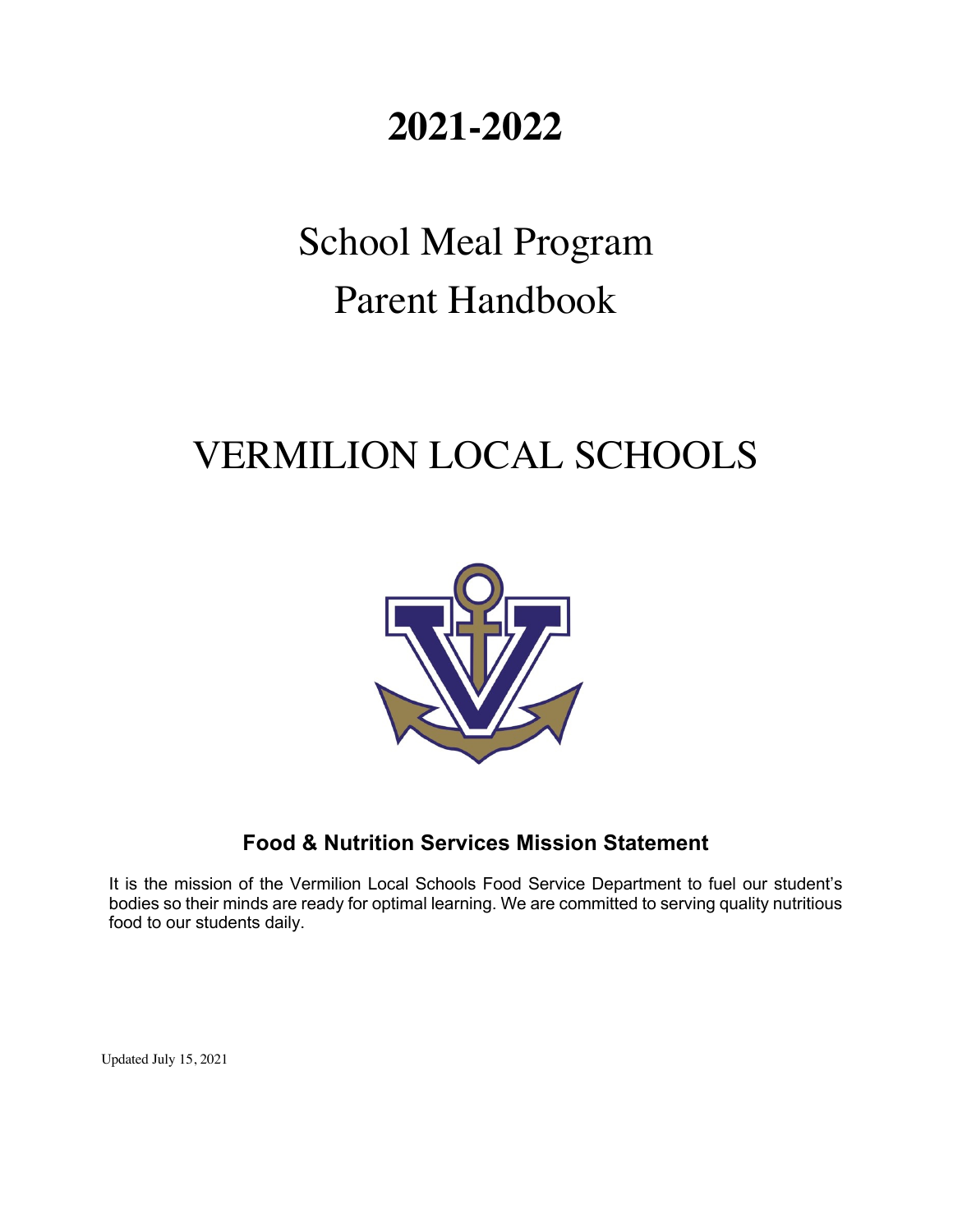## **National School Lunch and Breakfast Programs**

The Vermilion Local School district participates in the National School Lunch and Breakfast Programs. Under these programs all schools who participate must make free and reducedprice meals available to eligible students \*. The menus are planned so that over a period of one week, school lunches will provide children with approximately one-third of the nutrients they need according to the Recommended Dietary Allowances and one-fourth of breakfast nutrients. The menus are planned using available government commodity food products from the United States Department of Agriculture as well as purchased food products.

The Food & Nutrition Department strives to promote the consumption of healthy meals and snacks. All food sold in the schools contribute to the daily nutritional needs of students and meet the Healthy Hunger Free Kids Act of 2011 and comply with dietary guidelines provided by the United States Department of Agriculture.

All a la Carte snack items sold in schools meet the "Smart Snacks in Schools" guidelines established by the USDA in July 2014.

\* Breakfast and lunch meals are free for all students in the 2021-2022 school year and are administered under the Seamless Summer Option (see page 3).

#### **NON-DISCRIMINATION STATEMENT**

In accordance with Federal civil rights law and U.S. Department of Agriculture (USDA) civil rights regulations and policies, the USDA, its Agencies, offices, and employees, and institutions participating in or administering USDA programs are prohibited from discriminating based on race, color, national origin, sex, religious creed, disability, age, political beliefs, or reprisal or retaliation for prior civil rights activity in any program or activity conducted or funded by USDA.

Persons with disabilities who require alternative means of communication for program information (e.g. Braille, large print, audiotape, American Sign Language, etc.), should contact the Agency (State or local) where they applied for benefits. Individuals who are deaf, hard of hearing or have speech disabilities may contact USDA through the Federal Relay Service at (800) 877-8339. Additionally, program information may be made available in languages other than English.

To file a program complaint of discrimination, complete the USDA Program Discrimination Complaint Form, (AD-3027) found online at: How to File a Complaint, and at any USDA office, or write a letter addressed to USDA and provide in the letter all of the information requested in the form. To request a copy of the complaint form, call (866) 632-9992. Submit your completed form or letter to USDA by:

- (1) mail: U.S. Department of Agriculture, Office of the Assistant Secretary for Civil Rights, 1400 Independence Avenue, SW, Washington, D.C. 20250;
- (2) fax: (202) 690-7442; or
- (3) email: program.intake@usda.gov

This institution is an equal opportunity provider.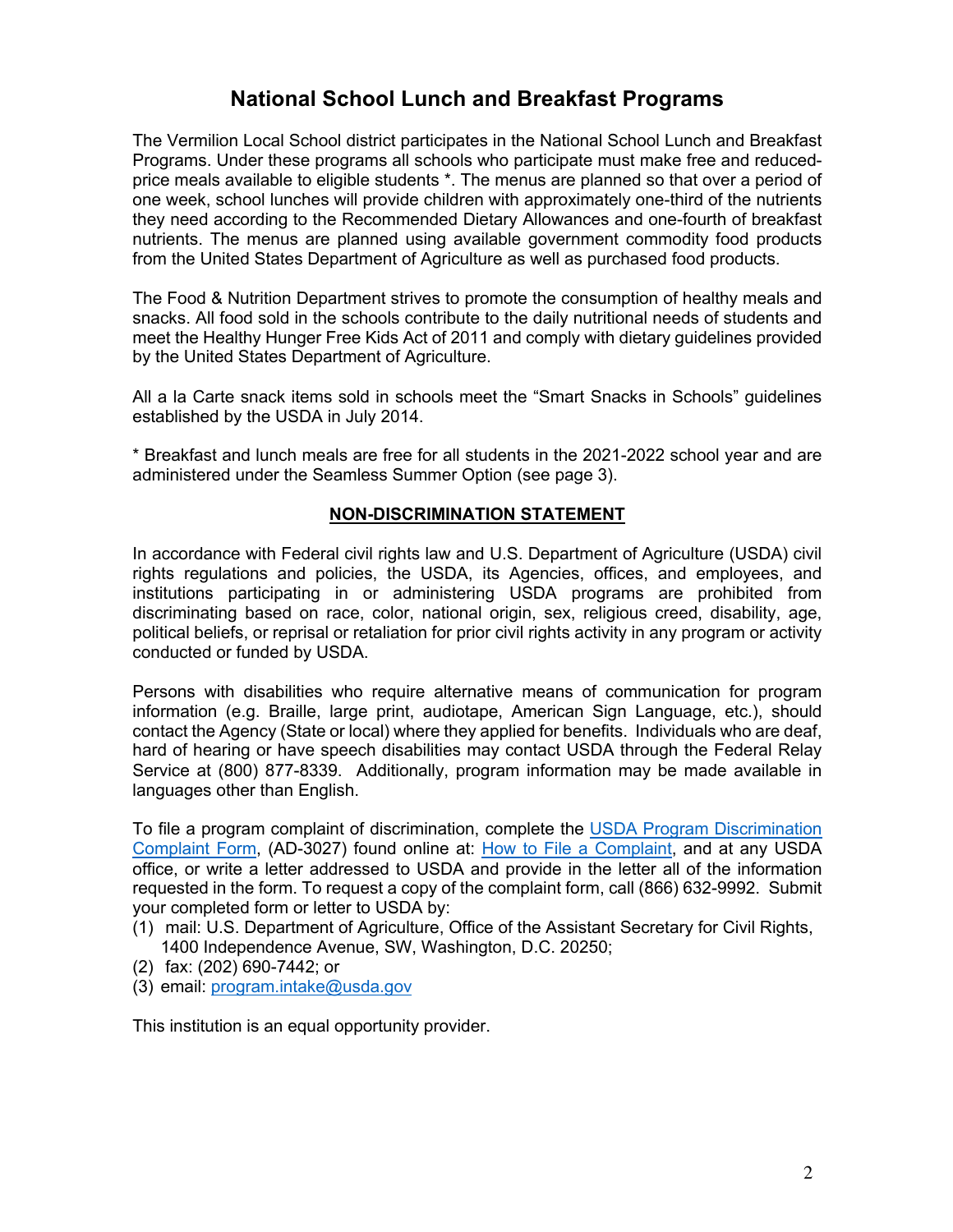## **Lunch / Breakfast Meal Pattern**

Each lunch meal includes five components: an entree with two ounces of meat or meat alternative (beef, chicken, cheese and casseroles, etc.), one to two servings of bread, one (2 at the HS) servings of fruit, two servings of vegetables and an 8 oz. container of milk. To make a complete or combo meal, students must take at least three of the five components, with one being a fruit or vegetable. We encourage students to take all five components to receive the greater value for the cost. Extra entrées may be purchased. The school also offers a variety of a la carte items.

Each Breakfast meal includes three components with two servings of whole grain rich bread or one meat / protein and one whole grain bread serving (entrée), two servings of fruit and an 8 oz. milk. To make a complete breakfast all students must take a full serving of bread/meat entrée item, at least 1 serving of fruit and milk.

## NSLP Seamless Summer Option

The Vermilion Schools will provide free breakfast and lunch to all students under the Seamless Summer Option. The Seamless Summer Option combines features of the National School Lunch Program (NSLP), School Breakfast Program (SBP), and Summer Food Service Program (SFSP). This option reduces paperwork and administrative burden, making it easier to feed children nutritious meals every school day.

Under the Nationwide Waiver to Allow the Seamless Summer Option through School Year 2021-2022, all school food authorities in States that opt in to the waiver are permitted to serve and claim meals through the Seamless Summer Option. Ohio has opted in to participation in this program. For school year 2021-2022 schools will be returning to the USDA school meal pattern, which emphasizes healthy eating with a focus on fruits and vegetables, whole grains, and sensible calorie levels.

## **FREE AND REDUCED LUNCH MEAL APPLICATION**

While the Free and Reduced Meal Application is not required in the 2021-2022 school year, completion of the form will qualify families for other benefits, such a waiver of school fees, free school supplies and backpack weekend meals provided by Vermilion Salvation Army. Parents and/or guardians are encouraged to complete the application as quickly as possible to ensure their child(ren) are qualified for these benefits.

## **Adult and A La Carte Meal Prices**

Adult Meal \$4.00 A la Carte Items – prices subject to change based on product availability Extra Milk \$0.55

Unless parents request otherwise, students are permitted to use money in their PaySchools account to buy additional entrees, items and snacks when offered. Students who pack their lunch may use the money on their account for milk and other purchases.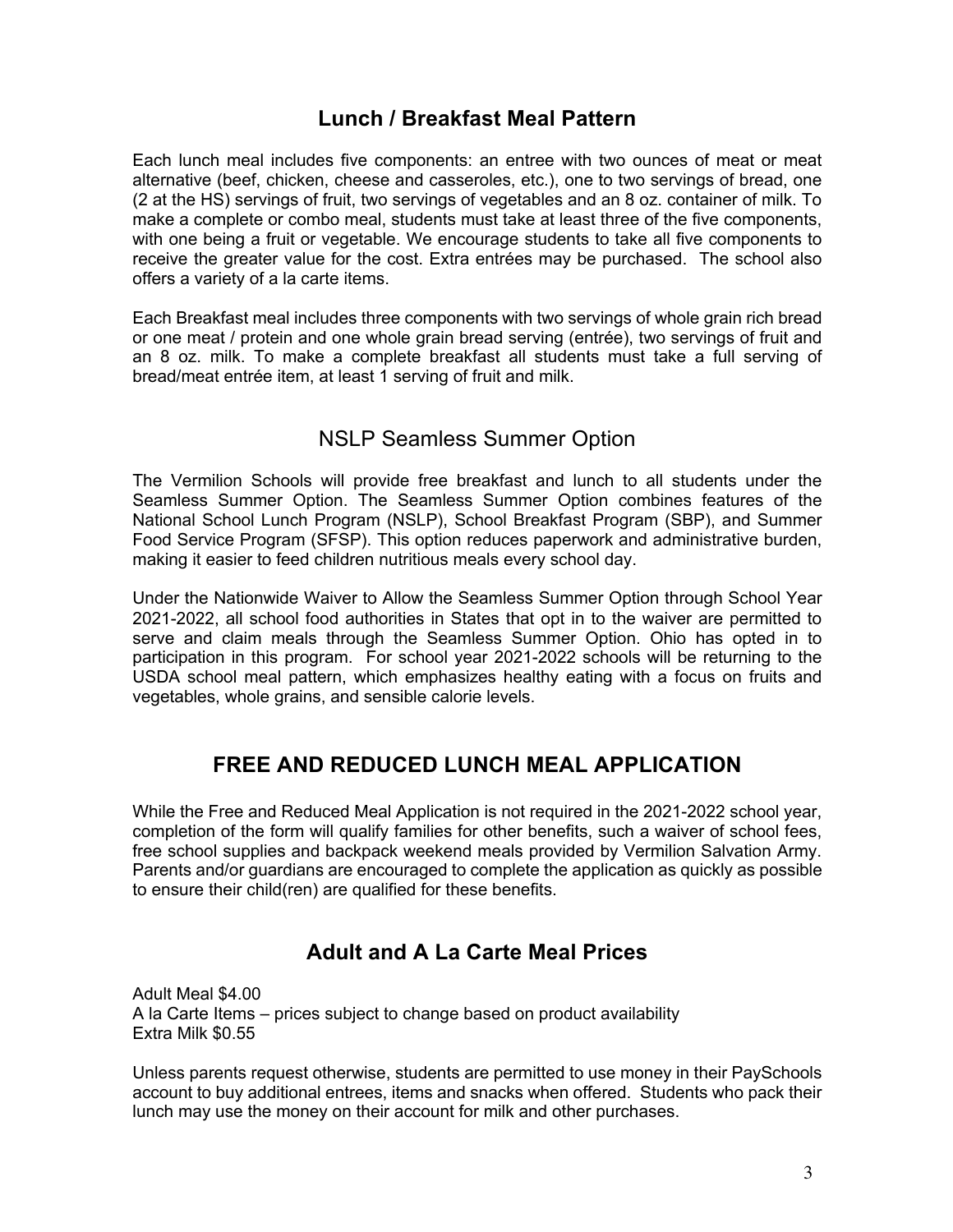## **PaySchools Central**

The Vermilion Local School District utilizes a computerized point-of-sale (POS) system that makes paying for meals convenient for parents and students. Families no longer need to worry about sending money with children every day. Online accounts are available so that parents may ensure the child has access to lunch money each school day.

#### PaySchools Central

This system allows parents to easily make online payments to the student breakfast/lunch account. PaySchools can also be used to pay student fees and other school related charges. School employees are only authorized to accept payments by cash or check. The cafeteria staff and school office personnel are not able to process credit or debit card transactions. Card transactions are only available through PaySchools.

PaySchools can be accessed by visiting the school district website at www.vermilionschools.org. Click on "Quick Links" at the top left of the page, then choose "PaySchoolsCentral" from the drop-down list.

Parents who previously used a Pay-For-It account can use their existing login information. Parents who have never used Pay-For-It must create a new account and add the child's last name and ID number (up to five (5) children may be added to the parent account). After completing the registration and creating a password, the student ID number will remain accessible from the account. Payments may take up to 24 hours to post to a student account.

## **Benefits of using PaySchoolsCentral**

- $\sqrt{\phantom{a}}$  Staff and Students receive faster service at the register.
- $\sqrt{\phantom{a}}$  Full-pay, reduced, and free meal transactions are all processed in the same manner.
- $\sqrt{\phantom{a}}$  Detailed information and meal account reports are available to families
- $\sqrt{\phantom{a}}$  Accurate records for state and federal reporting purposes are generated.

## **How does the point-of-sale system work?**

Each student has his/her own student meal account, complete with a 6-digit personal identification number (PIN). The account may be accessed by using IDconnect Biometrics. This system is one directional. This id program creates a number that is unique to your student. This system reduces the chance of losing or forgetting an id number and/or errors when students are at the point-of-sale. The student's photo appears on the screen when the student's finger is placed on the pad. The cashier is required to verify the student's identity before ringing the sale and an automatic withdrawal occurs from the student's meal account.

Pre-payment for meals is strongly recommended. Money can be deposited into the account at any time, as often as needed. We recommend pre-paying at least one week in advance. Money put on a child's account can take up to 24 hours to post.

Parents may request that student accounts be restricted from additional purchases, or that spending limits be imposed on student accounts. The parent must submit their request in writing. Email cakers@vermilionschools.org if you wish to take advantage of this option. Call the Operations Office at 440-204-1723 with questions.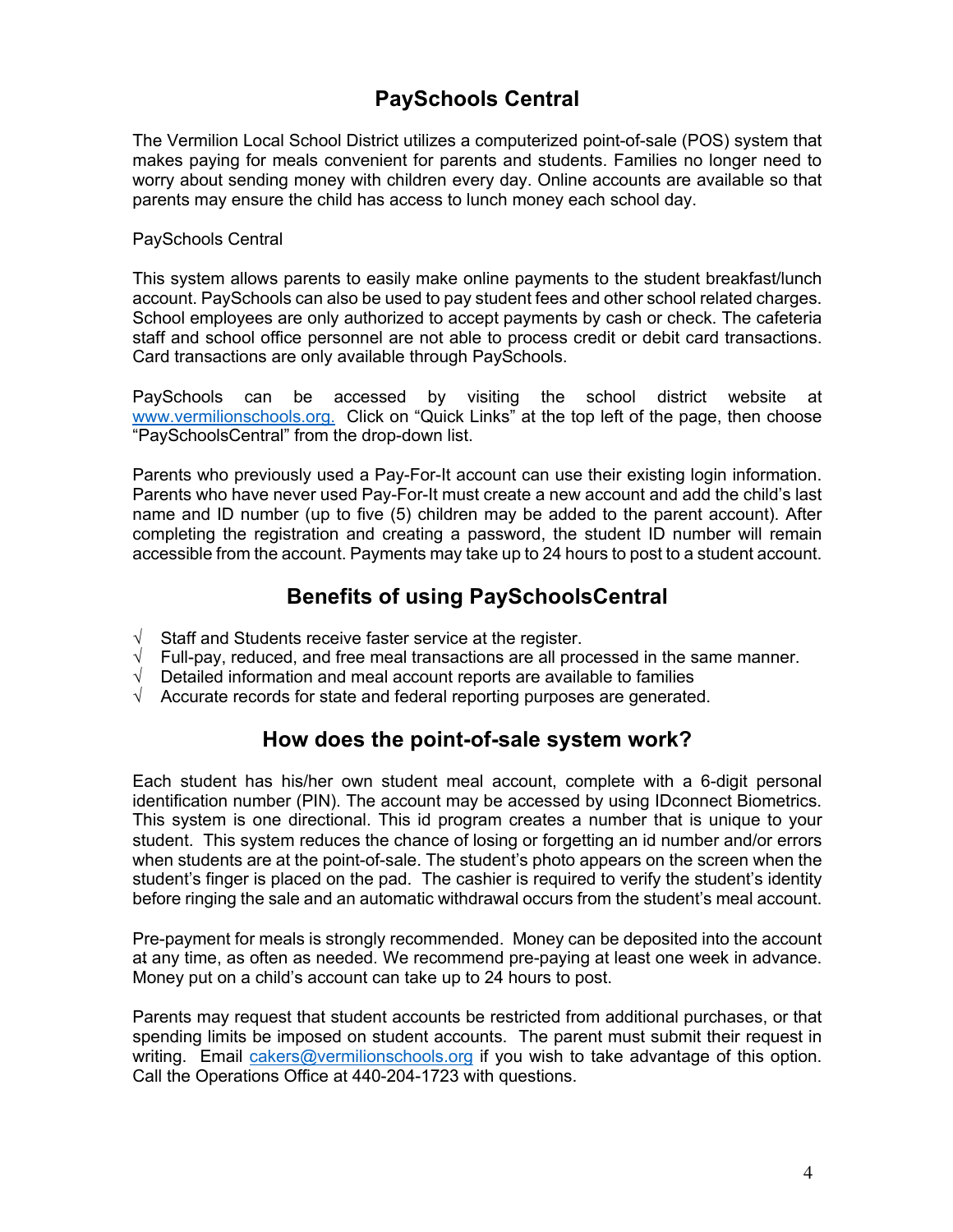#### **Paying by Cash or Check in the school cafeteria.**

All checks or cash for student lunches must be brought to the cafeteria in the morning, before lunch service begins. Money received in this manner will be added to the student's lunch account. We are not able to give change back to a parent or student.

Checks should be made payable to Vermilion Local Schools. Please write student name, building name and PIN (student ID number) on the check.

#### **Account Balance Information**

*Notification of low or negative balances* - Parents and Guardians will be notified when their students receive a low or negative lunch account balance. Calls, emails and/or letters will be sent to the phone numbers and email addresses on file. For better service, please keep this information up to date in the Parent Portal in PowerSchool.

#### **Meal Charges**

Vermilion Local Schools will allow students to charge lunch only. Breakfast, milk and ala carte items are may not be charged to the student account. Parents will be notified when the student's meal balances are in the negative through a phone call, email and/or letter. A letter will be sent when the student has charged two lunches. Parents will be notified and information regarding the Free and Reduced Program will be sent after five lunches are charged.

Students may not incur a charge balance of more than \$15.00 for full pay students and \$7.50 for reduced-price students. Students who reach the maximum charge limit will be given an alternative lunch. The alternative lunch will consist of a choice of toasted cheese or peanut butter or soy butter sandwich, fruit, vegetable and milk. Any lunch charges outstanding at the end of the school year will be added to the student's fee account.

#### **What if my child still has money in his/her account at the end of the school year?**

All remaining balances will carry over to the next school year. Parents may request a refund of the account if the student moves from the school district or graduates. Funds remaining in the PaySchools account will be applied to any outstanding school fees prior to a refund being issued.

Lunch account balances may also be transferred to a sibling account before a refund will be issued. All money remaining on student meal accounts will be refunded to the parent or guardian only. Please contact the Operations Office at 440-204-1723 or email cakers@vermilionschools.org to request a refund.

## **Menus**

Menus are published monthly and available on the school district website using this link: **https://www.vermilionschools.org/LunchMenus.aspx** 

#### **Cafeteria Behavior**

Adult lunchroom monitors are responsible for supervising and helping children at lunchtime. These adults are hired, trained and supervised by the school principals to monitor the lunchrooms and encourage proper eating habits and behaviors during meal and play time. Students are encouraged to use good manners in the dining room. This includes remaining seated until excused by the lunchroom monitor, talking softly at the table and cleaning up after themselves.